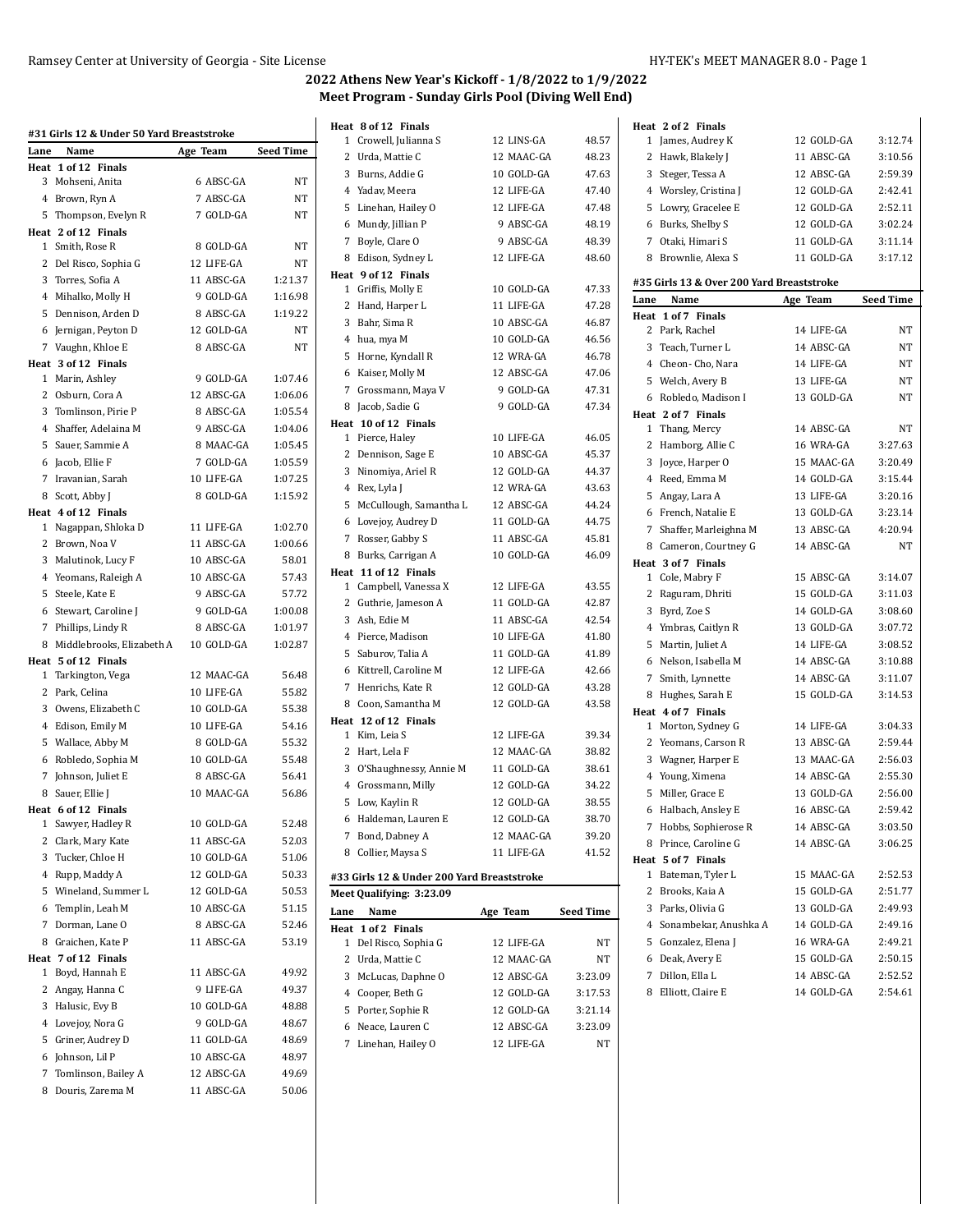|                | Heat 6 (#35 Girls 13 & Over 200 Yard Breaststroke)                              |                                         |                  |
|----------------|---------------------------------------------------------------------------------|-----------------------------------------|------------------|
| 1              | Ripps, Janie V                                                                  | 15 ABSC-GA                              | 2:47.92          |
| 2              | Duffy, Anna B                                                                   | 13 LIFE-GA                              | 2:45.07          |
| 3              | Perkins, Emma J                                                                 | 13 GOLD-GA                              | 2:44.04          |
| 4              | Hughes, Caroline E                                                              | 13 GOLD-GA                              | 2:38.38          |
| 5              | Lankford, Leia R                                                                | 15 GOLD-GA                              | 2:39.75          |
| 6              | Merhai, Mayla M                                                                 | 14 GOLD-GA                              | 2:44.09          |
| 7              | Fuentes, Brayden T                                                              | 17 GOLD-GA                              | 2:45.92          |
| 8              | Cunningham, Maya K                                                              | 16 LIFE-GA                              | 2:49.00          |
|                | Heat 7 of 7 Finals                                                              |                                         |                  |
| $\mathbf{1}$   | Tell, Greta M                                                                   | 16 MAAC-GA                              | 2:35.14          |
| 2              | Teyner, Kailey R                                                                | 14 ABSC-GA                              | 2:33.32          |
| 3              | Alderman, Lily M                                                                | 16 GOLD-GA                              | 2:31.68          |
| 4              | DellaTorre, Olivia G                                                            | 18 ABSC-GA                              | 2:17.34          |
| 5              | Loftus, Riley A                                                                 | 15 GOLD-GA                              | 2:29.95          |
| 6              | Avelar, Nicole                                                                  | 15 ABSC-GA                              | 2:31.73          |
| 7              | Stafford, Natalie R                                                             | 18 GOLD-GA                              | 2:34.54          |
| 8              | Jansons, Annalia E                                                              | 18 GOLD-GA                              | 2:35.77          |
|                | #37 Girls 8 & Under 25 Yard Butterfly                                           |                                         |                  |
| Lane           | Name                                                                            | Age Team                                | <b>Seed Time</b> |
|                | Heat 1 of 4 Finals                                                              |                                         |                  |
| 3              | Mueller, Jenna                                                                  | 6 GOLD-GA                               | <b>NT</b>        |
| $\overline{4}$ | MacKaben, Josie J                                                               | 7 GOLD-GA                               | NT               |
| п.             | $m_{\text{max}}$ and $m_{\text{max}}$ and $m_{\text{max}}$ and $m_{\text{max}}$ | $7 \cap \overline{N} \cap \overline{N}$ | <b>AITP</b>      |

| 4            | MacKaben, Josie J     | 7 GOLD-GA | NT        |
|--------------|-----------------------|-----------|-----------|
| 5            | Thompson, Evelyn R    | 7 GOLD-GA | <b>NT</b> |
|              | Heat 2 of 4 Finals    |           |           |
| 1.           | Smith, Rose R         | 8 GOLD-GA | NT        |
| $\mathbf{2}$ | Arevalo, Andrea A     | 8 GOLD-GA | NT        |
| 3            | Carrelha, Harper G    | 6 GOLD-GA | 38.15     |
| 4            | Hamborg, Sarah R      | 8 WRA-GA  | 35.36     |
| 5            | Mohseni, Anita        | 6 ABSC-GA | 35.50     |
| 6            | Scott, Abby J         | 8 GOLD-GA | 41.73     |
| 7            | Eagen, Stella R       | 8 GOLD-GA | <b>NT</b> |
| 8            | Dunn, McKenzie A      | 7 GOLD-GA | NT        |
|              | Heat 3 of 4 Finals    |           |           |
| 1.           | Sauer, Sammie A       | 8 MAAC-GA | 32.84     |
| 2            | Downs, Emoni K        | 8 ABSC-GA | 30.19     |
| 3            | McCullough, Aly R     | 8 ABSC-GA | 29.00     |
| 4            | Johnson, Juliet E     | 8 ABSC-GA | 27.47     |
| 5            | Freeman, Annelise V   | 7 WRA-GA  | 27.90     |
| 6            | Brown, Ryn A          | 7 ABSC-GA | 30.01     |
| 7            | Dennison, Arden D     | 8 ABSC-GA | 32.32     |
| 8            | Woodhull, Charlotte A | 8 GOLD-GA | 33.76     |
|              | Heat 4 of 4 Finals    |           |           |
| 1            | Sullivan, Campbell L  | 8 ABSC-GA | 26.21     |
| $\mathbf{2}$ | Phillips, Lindy R     | 8 ABSC-GA | 25.00     |
| 3            | Dorman, Lane O        | 8 ABSC-GA | 23.46     |
| 4            | Jacob, Ellie F        | 7 GOLD-GA | 22.27     |
| 5            | Frankel, Chloe M      | 7 GOLD-GA | 23.04     |
| 6            | Wallace, Abby M       | 8 GOLD-GA | 24.78     |
| 7            | Tomlinson, Pirie P    | 8 ABSC-GA | 25.83     |
| 8            | Vaughn, Khloe E       | 8 ABSC-GA | 26.93     |

|      | #39 Girls 12 & Under 100 Yard Butterfly |            |                  |      | #41 Girls 13 & Over 100 Yard Butterfly |            |           |
|------|-----------------------------------------|------------|------------------|------|----------------------------------------|------------|-----------|
| Lane | Name                                    | Age Team   | <b>Seed Time</b> | Lane | Name                                   | Age Team   | Seed Time |
|      | Heat 1 of 6 Finals                      |            |                  |      | Heat 1 of 11 Finals                    |            |           |
|      | 1 Jacob, Sadie G                        | 9 GOLD-GA  | NT               |      | 3 Parks, Olivia G                      | 13 GOLD-GA | NΤ        |
|      | 2 hua, mya M                            | 10 GOLD-GA | NT               |      | 4 French, Natalie E                    | 13 GOLD-GA | NΤ        |
|      | 3 Owens, Elizabeth C                    | 10 GOLD-GA | NT               |      | 5 Thang, Mercy                         | 14 ABSC-GA | NΤ        |
|      | 4 Robledo, Sophia M                     | 10 GOLD-GA | 2:06.76          |      | Heat 2 of 11 Finals                    |            |           |
| 5    | Torres, Sofia A                         | 11 ABSC-GA | <b>NT</b>        |      | 2 Favorov, Farrah A                    | 13 LIFE-GA | 1:36.78   |
|      | 6 Tucker, Chloe H                       | 10 GOLD-GA | NT               |      | 3 Aronowitz, Riley A                   | 15 LIFE-GA | 1:30.02   |
|      | 7 Burns, Addie G                        | 10 GOLD-GA | NT               |      | 4 Farris, Ava N                        | 14 WRA-GA  | 1:29.18   |
|      | 8 Mundy, Jillian P                      | 9 ABSC-GA  | NT               |      | 5 Joyce, Harper O                      | 15 MAAC-GA | 1:29.68   |
|      | Heat 2 of 6 Finals                      |            |                  |      | 6 Gururaj, Brinda B                    | 13 GOLD-GA | 1:32.96   |
|      | 1 Dennison, Sage E                      | 10 ABSC-GA | 1:48.17          |      | 7 Maurice, Avery J                     | 13 LIFE-GA | 1:39.27   |
|      | 2 Low, Kaylin R                         | 12 GOLD-GA | 1:40.87          |      | Heat 3 of 11 Finals                    |            |           |
|      | 3 Bahr, Sima R                          | 10 ABSC-GA | 1:38.75          |      | 1 Gangadharan, Dharini P               | 15 GOLD-GA | 1:26.60   |
|      | 4 James, Audrey K                       | 12 GOLD-GA | 1:37.73          |      | 2 Smith, Lynnette                      | 14 ABSC-GA | 1:24.51   |
| 5    | Crowell, Julianna S                     | 12 LINS-GA | 1:37.80          |      | 3 Baker, Emma G                        | 15 GOLD-GA | 1:24.23   |
|      | 6 Templin, Leah M                       | 10 ABSC-GA | 1:39.36          |      | 4 Nuar, Kennedy M                      | 15 LIFE-GA | 1:22.37   |
|      | 7 Neace, Lauren C                       | 12 ABSC-GA | 1:42.33          |      | 5 Yeomans, Carson R                    | 13 ABSC-GA | 1:22.77   |
|      | 8 Halusic, Evy B                        | 10 GOLD-GA | 1:53.35          |      | 6 Wagner, Harper E                     | 13 MAAC-GA | 1:24.50   |
|      | Heat 3 of 6 Finals                      |            |                  |      | 7 Wang, Chendan D                      | 14 LIFE-GA | 1:24.63   |
|      | 1 Guthrie, Jameson A                    | 11 GOLD-GA | 1:36.02          |      | 8 Teach, Turner L                      | 14 ABSC-GA | 1:29.09   |
|      | 2 Coon, Samantha M                      | 12 GOLD-GA | 1:33.77          |      | Heat 4 of 11 Finals<br>1 MacKenna, MCC | 14 MAAC-GA | 1:19.38   |
|      | 3 Griner, Audrey D                      | 11 GOLD-GA | 1:33.21          |      | 2 Brooks, Kaia A                       | 15 GOLD-GA | 1:18.88   |
|      | 4 McLucas, Daphne O                     | 12 ABSC-GA | 1:29.19          |      | 3 Sanning, Dylan M                     | 14 GOLD-GA | 1:17.01   |
|      | 5 Henrichs, Kate R                      | 12 GOLD-GA | 1:32.99          |      | 4 He, Alethea L                        | 14 ABSC-GA | 1:15.26   |
|      | 6 Hart, Lela F                          | 12 MAAC-GA | 1:33.21          |      | 5 Park, Rachel                         | 14 LIFE-GA | 1:16.32   |
|      | 7   Rex, Lyla J                         | 12 WRA-GA  | 1:33.88          |      | 6 Cole, Mabry F                        | 15 ABSC-GA | 1:17.43   |
|      | 8 Rupp, Maddy A                         | 12 GOLD-GA | 1:36.94          |      | 7 Shelton, Anna L                      | 15 WRA-GA  | 1:19.21   |
|      | Heat 4 of 6 Finals<br>1 Rosser, Gabby S | 11 ABSC-GA | 1:27.49          |      | 8 Hobbs, Sophierose R                  | 14 ABSC-GA | 1:20.97   |
|      | 2 Ninomiya, Ariel R                     | 12 GOLD-GA | 1:25.07          |      | Heat 5 of 11 Finals                    |            |           |
|      | 3 Burks, Carrigan A                     | 10 GOLD-GA | 1:23.78          |      | 1 Hughes, Caroline E                   | 13 GOLD-GA | 1:14.74   |
|      | 4 Ash, Edie M                           | 11 ABSC-GA | 1:21.78          |      | 2 Steinhauser, Kayla P                 | 13 GOLD-GA | 1:12.98   |
|      | 5 McCullough, Samantha L                | 12 ABSC-GA | 1:22.63          |      | 3 Raguram, Dhriti                      | 15 GOLD-GA | 1:12.64   |
|      | 6 Kaiser, Molly M                       | 12 ABSC-GA | 1:25.06          |      | 4 Burkus, Sophie N                     | 15 GOLD-GA | 1:12.17   |
|      | 7 Jernigan, Peyton D                    | 12 GOLD-GA | 1:27.08          |      | 5 Sonambekar, Anushka A                | 14 GOLD-GA | 1:12.29   |
|      | 8 Lovejoy, Audrey D                     | 11 GOLD-GA | 1:28.52          |      | 6 Clark, Ainsley F                     | 16 GOLD-GA | 1:12.85   |
|      | Heat 5 of 6 Finals                      |            |                  |      | 7 Prince, Caroline G                   | 14 ABSC-GA | 1:13.07   |
|      | 1 Bond, Dabney A                        | 12 MAAC-GA | 1:20.01          |      | 8 Hoffman, Raelyn M                    | 15 GOLD-GA | 1:14.95   |
|      | 2 Otaki, Himari S                       | 11 GOLD-GA | 1:17.72          |      | Heat 6 of 11 Finals                    |            |           |
|      | 3 Brewster, Caroline R                  | 11 GOLD-GA | 1:16.53          |      | 1 Bateman, Tyler L                     | 15 MAAC-GA | 1:10.80   |
|      | 4 Zellner, Zoey G                       | 11 ABSC-GA | 1:15.85          |      | 2 Fuentes, Brayden T                   | 17 GOLD-GA | 1:08.99   |
|      | 5 Vaughn, Kerrigan D                    | 12 ABSC-GA | 1:16.30          |      | 3 Sears, Lily S                        | 14 GOLD-GA | 1:08.57   |
|      | 6 Jones, Joy E                          | 12 GOLD-GA | 1:16.66          |      | 4 Elliott, Claire E                    | 14 GOLD-GA | 1:08.15   |
|      | 7 Moulton, Alice Belle B                | 12 GOLD-GA | 1:18.11          |      | 5 Cunningham, Maya K                   | 16 LIFE-GA | 1:08.35   |
|      | 8 Tomlinson, Bailey A                   | 12 ABSC-GA | 1:20.61          |      | 6 Bates, Martha K                      | 13 ABSC-GA | 1:08.91   |
|      | Heat 6 of 6 Finals                      |            |                  |      | 7 Sutandi, Caitlin E                   | 17 LIFE-GA | 1:10.14   |
|      | 1 Lowry, Gracelee E                     | 12 GOLD-GA | 1:14.97          |      | 8 Harding, Riley M                     | 13 ABSC-GA | 1:10.85   |
|      | 2 Burks, Shelby S                       | 12 GOLD-GA | 1:13.14          |      | Heat 7 of 11 Finals                    |            |           |
|      | 3 Steger, Tessa A                       | 12 ABSC-GA | 1:11.44          |      | 1 Foggin, Charlotte L                  | 15 ABSC-GA | 1:07.50   |
|      | 4 Latham, Megan J                       | 12 LIFE-GA | 1:09.87          |      | 2 Worsley, Anna G                      | 17 GOLD-GA | 1:07.34   |
|      | 5 Porter, Sophie R                      | 12 GOLD-GA | 1:10.29          |      | 3 Jansons, Annalia E                   | 18 GOLD-GA | 1:06.79   |
|      | 6 Worsley, Cristina J                   | 12 GOLD-GA | 1:12.26          |      | 4 Lindsley, Kathryn O                  | 16 LIFE-GA | 1:06.74   |
|      | 7 Haldeman, Lauren E                    | 12 GOLD-GA | 1:13.19          |      | 5 Kessell, Katie I                     | 13 LIFE-GA | 1:06.76   |
|      | 8 Grossmann, Milly                      | 12 GOLD-GA | 1:15.32          |      | 6 Bass, Katherine E                    | 13 LIFE-GA | 1:07.11   |
|      |                                         |            |                  |      | 7 Perkins, Emma J                      | 13 GOLD-GA | 1:07.42   |
|      |                                         |            |                  |      | 8 Pursner, Rebecca J                   | 16 ABSC-GA | 1:07.93   |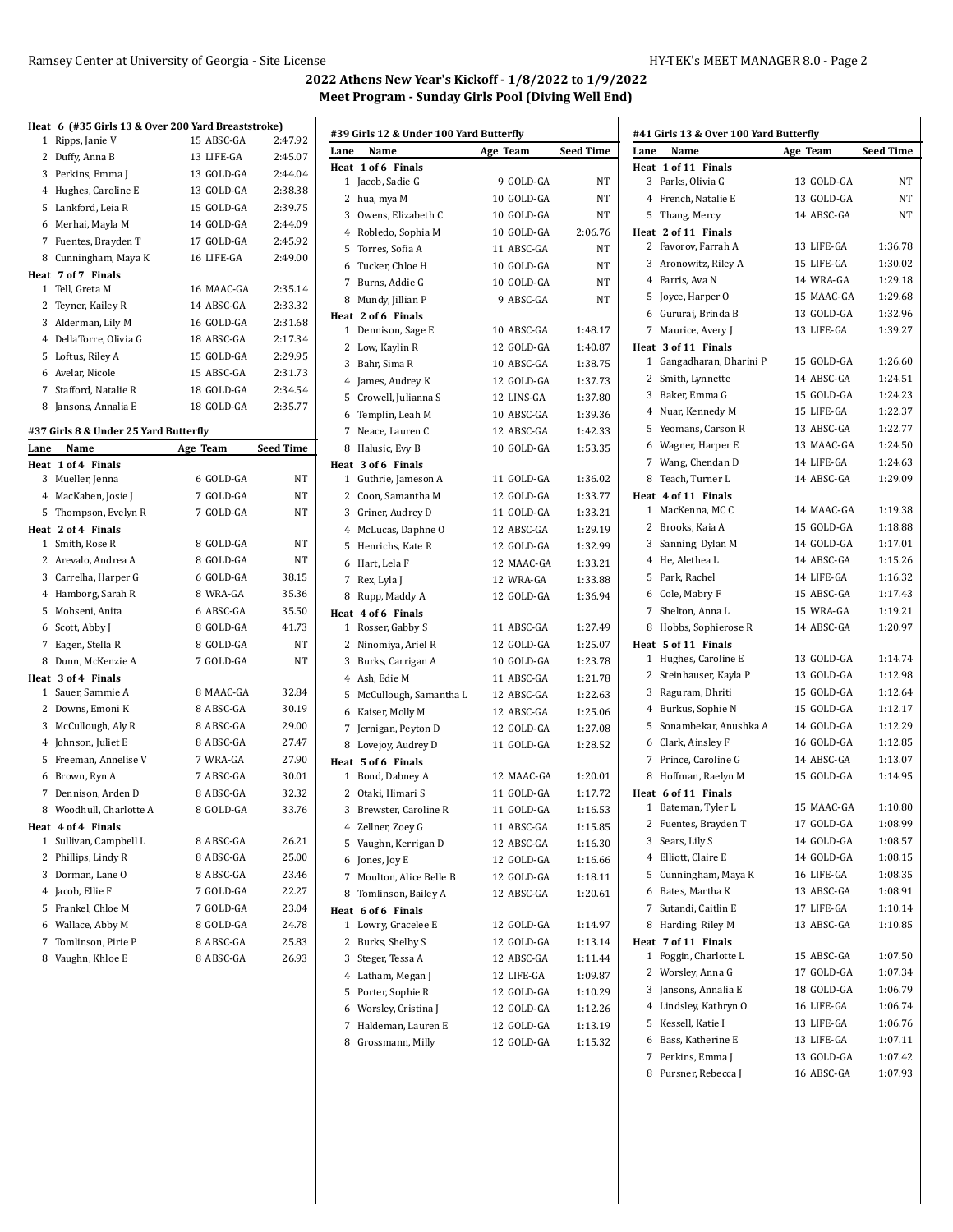|      | Heat 8 (#41 Girls 13 & Over 100 Yard Butterfly) |                          |                    |
|------|-------------------------------------------------|--------------------------|--------------------|
| 1    | Ripps, Janie V                                  | 15 ABSC-GA               | 1:06.31            |
|      | 2 Borland, Katelyn E                            | 13 GOLD-GA               | 1:05.67            |
|      | 3 Malave, Jenna B                               | 17 GOLD-GA<br>15 LIFE-GA | 1:05.21<br>1:05.05 |
|      | 4 Tsynman, Katherine E                          |                          |                    |
|      | 5 Osborn, Lily                                  | 14 GOLD-GA               | 1:05.18            |
|      | 6 Cappola, Chloe O                              | 13 LIFE-GA               | 1:05.35            |
|      | 7 Cunningham, Macheala J                        | 18 LIFE-GA               | 1:06.23            |
| 8    | Snow, Ella S                                    | 14 WRA-GA                | 1:06.39            |
|      | Heat 9 of 11 Finals<br>1 Kennedy, Alice J       | 17 ABSC-GA               | 1:04.08            |
|      | 2 Stafford, Natalie R                           | 18 GOLD-GA               | 1:03.98            |
|      | 3 Arcaroli, Sadie I                             | 15 GOLD-GA               | 1:03.56            |
|      | 4 Clark, Addison G                              | 13 GOLD-GA               | 1:03.32            |
|      | 5 Dillon, Ella L                                | 14 ABSC-GA               | 1:03.47            |
|      | 6 McKenley, Olivia A                            | 16 MAAC-GA               | 1:03.80            |
|      | 7 Neal, Reese A                                 | 13 GOLD-GA               | 1:03.99            |
| 8    | Jansons, Karina A                               | 15 GOLD-GA               | 1:04.46            |
|      | Heat 10 of 11 Finals                            |                          |                    |
|      | 1 Halbach, Ansley E                             | 16 ABSC-GA               | 1:02.14            |
| 2    | Jones, Rose C                                   | 14 GOLD-GA               | 1:01.80            |
|      | 3 O'Shaughnessy, Maggie M                       | 14 GOLD-GA               | 1:01.36            |
|      | 4 O'Shaughnessy, Bridget E                      | 17 GOLD-GA               | 1:00.95            |
| 5    | Loftus, Riley A                                 | 15 GOLD-GA               | 1:01.22            |
| 6    | Armstrong, Kate E                               | 16 GOLD-GA               | 1:01.46            |
|      | 7 Buxbaum, Hannah                               | 14 GOLD-GA               | 1:01.80            |
|      | 8 Alston, Maia L                                | 14 GOLD-GA               | 1:02.93            |
|      | Heat 11 of 11 Finals                            |                          |                    |
|      | 1 Avelar, Nicole                                | 15 ABSC-GA               | 1:00.47            |
|      | 2 Willis, Lauren M                              | 15 GOLD-GA               | 59.08              |
|      | 3 Tell, Greta M                                 | 16 MAAC-GA               | 58.45              |
|      | 4 Owen, Sarah Paisley                           | 13 MAAC-GA               | 56.69              |
| 5    | Alderman, Lily M                                | 16 GOLD-GA               | 58.31              |
| 6    | Richardson, Jory N                              | 16 MAAC-GA               | 58.66              |
| 7    | Slorahn, Piper K                                | 14 GOLD-GA               | 59.66              |
| 8    | Maley, Quincy Q                                 | 15 LIFE-GA               | 1:00.76            |
|      |                                                 |                          |                    |
|      | #43 Girls 8 & Under 25 Yard Freestyle           |                          | <b>Seed Time</b>   |
| Lane | Name<br>Heat 1 of 3 Finals                      | Age Team                 |                    |
|      | 2 Eagen, Stella R                               | 8 GOLD-GA                | NΤ                 |
|      | 3 Brown, Ryn A                                  | 7 ABSC-GA                | 32.57              |
|      | 4 Mohseni, Anita                                | 6 ABSC-GA                | 31.37              |
|      | 5 Dunn, McKenzie A                              | 7 GOLD-GA                | 31.90              |
|      | 6 MacKaben, Josie J                             | 7 GOLD-GA                | 42.21              |
|      | 7 Thompson, Evelyn R                            | 7 GOLD-GA                | NT                 |
|      | Heat 2 of 3 Finals                              |                          |                    |
|      | 1 Carrelha, Harper G                            | 6 GOLD-GA                | 29.42              |
|      | 2 Mueller, Jenna                                | 6 GOLD-GA                | 28.58              |
|      | 3 Scott, Abby J                                 | 8 GOLD-GA                | 27.18              |
|      | 4 Phillips, Lindy R                             | 8 ABSC-GA                | 26.02              |
| 5    | Woodhull, Charlotte A                           | 8 GOLD-GA                | 26.19              |
| 6    | Hamborg, Sarah R                                | 8 WRA-GA                 | 28.38              |
|      | 7 Arevalo, Andrea A                             | 8 GOLD-GA                | 29.25              |
| 8    | Smith, Rose R                                   | 8 GOLD-GA                | 29.48              |
|      |                                                 |                          |                    |

|      | Heat 3 of 3 Finals                       |            |                  | H |
|------|------------------------------------------|------------|------------------|---|
| 1    | McCullough, Aly R                        | 8 ABSC-GA  | 23.77            |   |
| 2    | Freeman, Annelise V                      | 7 WRA-GA   | 21.64            |   |
|      | 3 Jacob, Ellie F                         | 7 GOLD-GA  | 20.84            |   |
|      | 4 Frankel, Chloe M                       | 7 GOLD-GA  | 20.53            |   |
|      | 5 Sullivan, Campbell L                   | 8 ABSC-GA  | 20.58            |   |
|      | 6 Sauer, Sammie A                        | 8 MAAC-GA  | 21.21            |   |
|      | 7 Dennison, Arden D                      | 8 ABSC-GA  | 22.51            |   |
|      | 8 Downs, Emoni K                         | 8 ABSC-GA  | 24.20            |   |
|      |                                          |            |                  |   |
|      | #45 Girls 12 & Under 100 Yard Freestyle  |            |                  |   |
| Lane | Name                                     | Age Team   | <b>Seed Time</b> |   |
|      | Heat 1 of 12 Finals<br>3 Vaughn, Khloe E | 8 ABSC-GA  | NΤ               |   |
|      |                                          |            |                  |   |
|      | 4 Linehan, Hailey O                      | 12 LIFE-GA | NΤ               |   |
|      | 5 Boyd, Hannah E                         | 11 ABSC-GA | NΤ               |   |
|      | Heat 2 of 12 Finals                      |            |                  |   |
|      | 1 Mihalko, Molly H                       | 9 GOLD-GA  | 2:05.12          |   |
|      | 2 Marin, Ashley                          | 9 GOLD-GA  | 2:00.65          |   |
|      | 3 Boyle, Clare O                         | 9 ABSC-GA  | 1:55.49          |   |
|      | 4 Malutinok, Lucy F                      | 10 ABSC-GA | 1:51.21          |   |
| 5    | Shaffer, Adelaina M                      | 9 ABSC-GA  | 1:51.95          |   |
|      | 6 Torres, Sofia A                        | 11 ABSC-GA | 1:56.75          |   |
| 7    | Osburn, Cora A                           | 12 ABSC-GA | 2:02.01          |   |
|      | 8 Del Risco, Sophia G                    | 12 LIFE-GA | NT               |   |
|      | Heat 3 of 12 Finals                      |            |                  |   |
|      | 1 Stewart, Caroline J                    | 9 GOLD-GA  | 1:43.15          |   |
|      | 2 Middlebrooks, Elizabeth A              | 10 GOLD-GA | 1:36.89          |   |
| 3    | Iravanian, Sarah                         | 10 LIFE-GA | 1:34.10          |   |
|      | 4 Hand, Harper L                         | 11 LIFE-GA | 1:31.10          |   |
| 5    | Johnson, Lil P                           | 10 ABSC-GA | 1:32.61          |   |
|      | 6 Clark, Mary Kate                       | 11 ABSC-GA | 1:35.31          |   |
| 7    | Tucker, Chloe H                          | 10 GOLD-GA | 1:39.24          |   |
|      | 8 Johnson, Juliet E                      | 8 ABSC-GA  | 1:51.13          |   |
|      | Heat 4 of 12 Finals                      |            |                  |   |
| 1    | Dorman, Lane O                           | 8 ABSC-GA  | 1:30.72          |   |
|      | 2 Graichen, Kate P                       | 11 ABSC-GA | 1:29.12          |   |
| 3    | Edison, Sydney L                         | 12 LIFE-GA | 1:28.66          |   |
|      | 4 Owens, Elizabeth C                     | 10 GOLD-GA | 1:28.55          |   |
| 5    | Angay, Hanna C                           | 9 LIFE-GA  | 1:28.64          |   |
| 6    | Nagappan, Shloka D                       | 11 LIFE-GA | 1:28.71          |   |
|      | 7 Park, Celina                           | 10 LIFE-GA | 1:29.40          |   |
|      |                                          |            |                  |   |
|      | 8 Wallace, Abby M                        | 8 GOLD-GA  | 1:30.91          |   |
|      | Heat 5 of 12 Finals                      | 12 WRA-GA  |                  |   |
| 1    | Horne, Kyndall R                         |            | 1:28.11          |   |
| 2    | Urda, Mattie C                           | 12 MAAC-GA | 1:27.53          |   |
| 3    | Sawyer, Hadley R                         | 10 GOLD-GA | 1:26.15          |   |
| 4    | Dennison, Sage E                         | 10 ABSC-GA | 1:25.34          |   |
| 5    | Brown, Noa V                             | 11 ABSC-GA | 1:25.43          |   |
| 6    | Douris, Zarema M                         | 11 ABSC-GA | 1:26.48          |   |
| 7    | Yeomans, Raleigh A                       | 10 ABSC-GA | 1:27.62          |   |
|      | 8 Yadav, Meera                           | 12 LIFE-GA | 1:28.23          |   |
|      | Heat 6 of 12 Finals                      |            |                  |   |
| 1    | Tarkington, Vega                         | 12 MAAC-GA | 1:23.51          |   |
| 2    | Jacob, Sadie G                           | 9 GOLD-GA  | 1:22.83          |   |
| 3    | Templin, Leah M                          | 10 ABSC-GA | 1:22.39          |   |
| 4    | Mundy, Jillian P                         | 9 ABSC-GA  | 1:21.06          |   |
| 5    | Wineland, Summer L                       | 12 GOLD-GA | 1:21.47          |   |
| 6    | Edison, Emily M                          | 10 LIFE-GA | 1:22.56          |   |
| 7    | Steele, Kate E                           | 9 ABSC-GA  | 1:23.25          |   |
| 8    | Grossmann, Maya V                        | 9 GOLD-GA  | 1:24.88          |   |
|      |                                          |            |                  |   |

|              | Heat 7 of 12 Finals                         |            |         |
|--------------|---------------------------------------------|------------|---------|
|              | 1 Robledo, Sophia M                         | 10 GOLD-GA | 1:20.81 |
|              | 2 Campbell, Vanessa X                       | 12 LIFE-GA | 1:20.16 |
|              | 3 Griffis, Molly E                          | 10 GOLD-GA | 1:19.77 |
|              | 4 Rupp, Maddy A                             | 12 GOLD-GA | 1:18.64 |
|              | 5 Jernigan, Peyton D                        | 12 GOLD-GA | 1:19.10 |
|              | 6 Sauer, Ellie J                            | 10 MAAC-GA | 1:19.78 |
|              | 7 Crowell, Julianna S                       | 12 LINS-GA | 1:20.39 |
| 8            | Rosser, Gabby S                             | 11 ABSC-GA | 1:20.89 |
|              | Heat 8 of 12 Finals                         |            |         |
|              | 1 Coon, Samantha M                          | 12 GOLD-GA | 1:15.26 |
|              | 2 McLucas, Daphne O                         | 12 ABSC-GA | 1:14.75 |
|              | 3 Hawk, Blakely J                           | 11 ABSC-GA | 1:14.40 |
|              | 4 Bahr, Sima R                              | 10 ABSC-GA | 1:14.08 |
|              | 5 Ash, Edie M                               | 11 ABSC-GA | 1:14.38 |
|              | 6 Hart, Lela F                              | 12 MAAC-GA | 1:14.51 |
|              | 7 Burns, Addie G                            | 10 GOLD-GA | 1:15.24 |
|              | 8 Pierce, Madison                           | 10 LIFE-GA | 1:16.82 |
|              | Heat 9 of 12 Finals                         |            |         |
|              | 1 Guthrie, Jameson A                        | 11 GOLD-GA | 1:13.27 |
|              | 2 Pierce, Haley                             | 10 LIFE-GA | 1:12.39 |
|              | 3 Brownlie, Alexa S                         | 11 GOLD-GA | 1:11.58 |
|              | 4 Burks, Carrigan A                         | 10 GOLD-GA | 1:11.18 |
|              | 5 Tomlinson, Bailey A                       | 12 ABSC-GA | 1:11.42 |
|              | 6 Burks, Shelby S                           | 12 GOLD-GA | 1:11.65 |
|              | 7 Henrichs, Kate R                          | 12 GOLD-GA | 1:12.88 |
|              |                                             |            |         |
|              | 8 Lovejoy, Nora G                           | 9 GOLD-GA  | 1:13.98 |
|              | Heat 10 of 12 Finals<br>1 Neace, Lauren C   | 12 ABSC-GA | 1:10.50 |
|              | 2 Griner, Audrey D                          | 11 GOLD-GA | 1:09.81 |
|              | 3 Hayakawa, Kanami G                        | 12 LIFE-GA | 1:09.31 |
|              |                                             | 12 GOLD-GA | 1:09.15 |
|              | 4 James, Audrey K                           | 12 WRA-GA  | 1:09.23 |
|              | 5 Rex, Lyla J                               | 11 GOLD-GA | 1:09.38 |
|              | 6 Saburov, Talia A                          |            |         |
|              | 7 Kaiser, Molly M                           | 12 ABSC-GA | 1:10.30 |
|              | 8 Collier, Maysa S                          | 11 LIFE-GA | 1:11.16 |
|              | Heat 11 of 12 Finals<br>1 Elliott, Lyla R   | 12 LIFE-GA | 1:07.16 |
|              | 2 Cooper, Beth G                            | 12 GOLD-GA | 1:06.40 |
|              | 3 Otaki, Himari S                           | 11 GOLD-GA | 1:06.21 |
|              |                                             | 12 LIFE-GA | 1:05.24 |
|              | 4 Latham, Megan J<br>5 Kittrell, Caroline M | 12 LIFE-GA | 1:06.10 |
|              |                                             |            |         |
|              | 6 Lovejoy, Audrey D                         | 11 GOLD-GA | 1:06.32 |
| 7            | Brewster, Caroline R                        | 11 GOLD-GA | 1:06.92 |
| 8            | Ninomiya, Ariel R                           | 12 GOLD-GA | 1:08.38 |
| 1            | Heat 12 of 12 Finals                        | 12 ABSC-GA | 1:04.45 |
|              | Vaughn, Kerrigan D                          |            |         |
| $\mathbf{2}$ | Zellner, Zoey G                             | 11 ABSC-GA | 1:03.81 |
|              | 3 Moulton, Alice Belle B                    | 12 GOLD-GA | 1:03.02 |
|              | 4 Steger, Tessa A                           | 12 ABSC-GA | 1:01.52 |
|              | 5 Grossmann, Milly                          | 12 GOLD-GA | 1:01.79 |
|              | 6 Porter, Sophie R                          | 12 GOLD-GA | 1:03.40 |
| 7            | Jones, Joy E                                | 12 GOLD-GA | 1:03.86 |
|              | 8 O'Shaughnessy, Annie M                    | 11 GOLD-GA | 1:04.97 |
|              |                                             |            |         |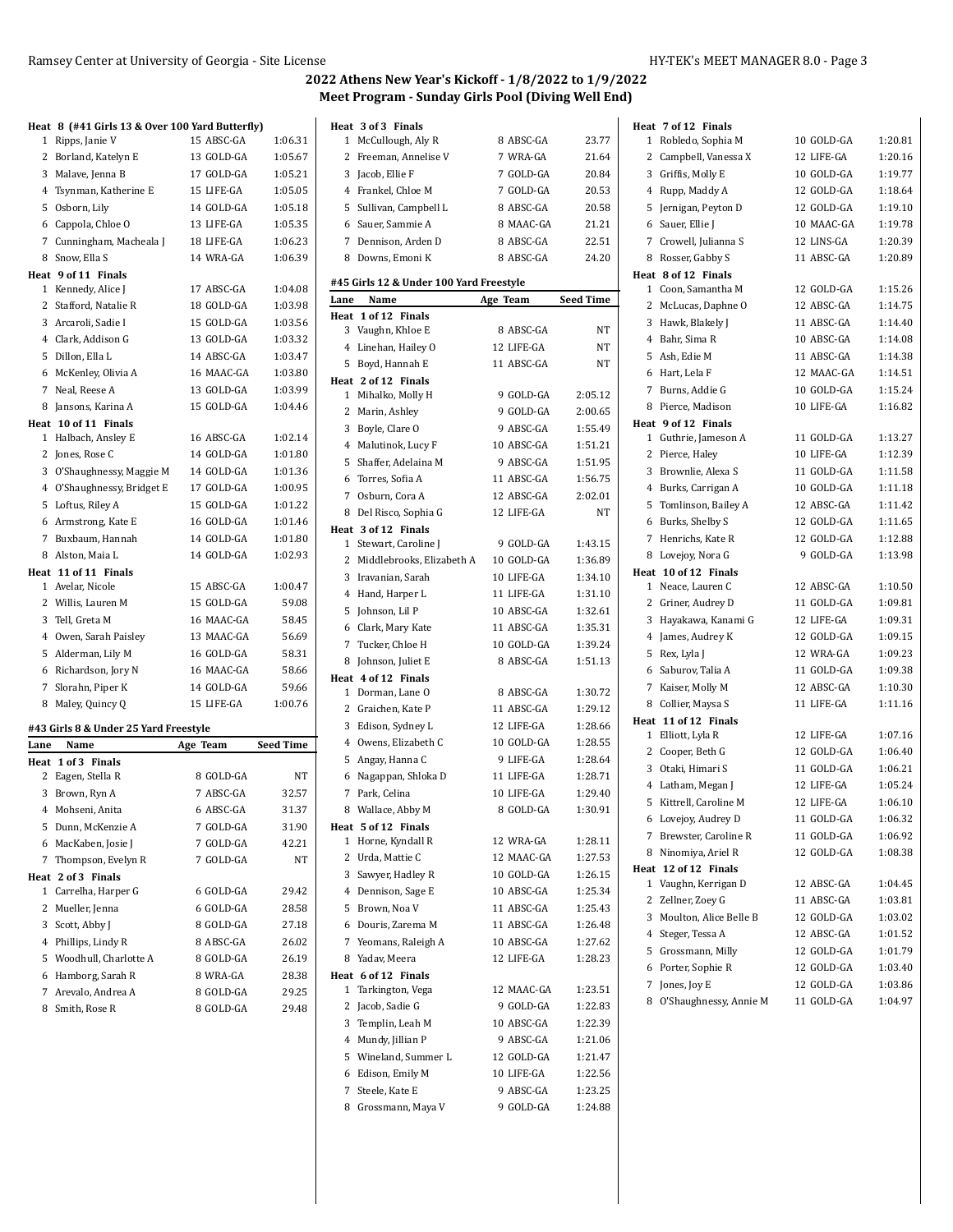$55.20$  $55.03$ 54.34 52.73 53.06  $54.65\,$  $55.16$ 55.49

| Name                                     | Age Team                                                                                                                                                                                                                                                                                                                                                                                                                                                                                                                                                                                                                                                                                                                                                                                                                                                                                                                                                     | <b>Seed Time</b>                                     |
|------------------------------------------|--------------------------------------------------------------------------------------------------------------------------------------------------------------------------------------------------------------------------------------------------------------------------------------------------------------------------------------------------------------------------------------------------------------------------------------------------------------------------------------------------------------------------------------------------------------------------------------------------------------------------------------------------------------------------------------------------------------------------------------------------------------------------------------------------------------------------------------------------------------------------------------------------------------------------------------------------------------|------------------------------------------------------|
|                                          |                                                                                                                                                                                                                                                                                                                                                                                                                                                                                                                                                                                                                                                                                                                                                                                                                                                                                                                                                              |                                                      |
|                                          | 13 LIFE-GA                                                                                                                                                                                                                                                                                                                                                                                                                                                                                                                                                                                                                                                                                                                                                                                                                                                                                                                                                   | NT                                                   |
|                                          | 13 ABSC-GA                                                                                                                                                                                                                                                                                                                                                                                                                                                                                                                                                                                                                                                                                                                                                                                                                                                                                                                                                   | 1:25.41                                              |
|                                          | 14 ABSC-GA                                                                                                                                                                                                                                                                                                                                                                                                                                                                                                                                                                                                                                                                                                                                                                                                                                                                                                                                                   | 1:19.51                                              |
|                                          | 13 GOLD-GA                                                                                                                                                                                                                                                                                                                                                                                                                                                                                                                                                                                                                                                                                                                                                                                                                                                                                                                                                   | 1:22.58                                              |
|                                          | 15 GOLD-GA                                                                                                                                                                                                                                                                                                                                                                                                                                                                                                                                                                                                                                                                                                                                                                                                                                                                                                                                                   | 1:37.26                                              |
|                                          | 14 ABSC-GA                                                                                                                                                                                                                                                                                                                                                                                                                                                                                                                                                                                                                                                                                                                                                                                                                                                                                                                                                   | NT                                                   |
|                                          |                                                                                                                                                                                                                                                                                                                                                                                                                                                                                                                                                                                                                                                                                                                                                                                                                                                                                                                                                              |                                                      |
|                                          | 13 LIFE-GA                                                                                                                                                                                                                                                                                                                                                                                                                                                                                                                                                                                                                                                                                                                                                                                                                                                                                                                                                   | 1:17.62                                              |
|                                          | 13 LIFE-GA                                                                                                                                                                                                                                                                                                                                                                                                                                                                                                                                                                                                                                                                                                                                                                                                                                                                                                                                                   | 1:16.68                                              |
|                                          | 15 LIFE-GA                                                                                                                                                                                                                                                                                                                                                                                                                                                                                                                                                                                                                                                                                                                                                                                                                                                                                                                                                   | 1:13.36                                              |
|                                          | 15 MAAC-GA                                                                                                                                                                                                                                                                                                                                                                                                                                                                                                                                                                                                                                                                                                                                                                                                                                                                                                                                                   | 1:11.37                                              |
|                                          | 15 GOLD-GA                                                                                                                                                                                                                                                                                                                                                                                                                                                                                                                                                                                                                                                                                                                                                                                                                                                                                                                                                   | 1:12.41                                              |
|                                          | 13 GOLD-GA                                                                                                                                                                                                                                                                                                                                                                                                                                                                                                                                                                                                                                                                                                                                                                                                                                                                                                                                                   | 1:15.11                                              |
|                                          | 14 ABSC-GA                                                                                                                                                                                                                                                                                                                                                                                                                                                                                                                                                                                                                                                                                                                                                                                                                                                                                                                                                   | 1:16.72                                              |
|                                          | 14 LIFE-GA                                                                                                                                                                                                                                                                                                                                                                                                                                                                                                                                                                                                                                                                                                                                                                                                                                                                                                                                                   | 1:17.66                                              |
|                                          |                                                                                                                                                                                                                                                                                                                                                                                                                                                                                                                                                                                                                                                                                                                                                                                                                                                                                                                                                              |                                                      |
|                                          | 14 MAAC-GA                                                                                                                                                                                                                                                                                                                                                                                                                                                                                                                                                                                                                                                                                                                                                                                                                                                                                                                                                   | 1:10.35                                              |
|                                          | 14 ABSC-GA                                                                                                                                                                                                                                                                                                                                                                                                                                                                                                                                                                                                                                                                                                                                                                                                                                                                                                                                                   | 1:09.53                                              |
|                                          | 13 GOLD-GA                                                                                                                                                                                                                                                                                                                                                                                                                                                                                                                                                                                                                                                                                                                                                                                                                                                                                                                                                   | 1:09.15                                              |
|                                          | 15 LIFE-GA                                                                                                                                                                                                                                                                                                                                                                                                                                                                                                                                                                                                                                                                                                                                                                                                                                                                                                                                                   | 1:08.70                                              |
|                                          | 13 LIFE-GA                                                                                                                                                                                                                                                                                                                                                                                                                                                                                                                                                                                                                                                                                                                                                                                                                                                                                                                                                   | 1:09.12                                              |
|                                          | 16 LIFE-GA                                                                                                                                                                                                                                                                                                                                                                                                                                                                                                                                                                                                                                                                                                                                                                                                                                                                                                                                                   | 1:09.16                                              |
|                                          | 14 GOLD-GA                                                                                                                                                                                                                                                                                                                                                                                                                                                                                                                                                                                                                                                                                                                                                                                                                                                                                                                                                   | 1:09.63                                              |
|                                          | 14 ABSC-GA                                                                                                                                                                                                                                                                                                                                                                                                                                                                                                                                                                                                                                                                                                                                                                                                                                                                                                                                                   | 1:10.74                                              |
|                                          |                                                                                                                                                                                                                                                                                                                                                                                                                                                                                                                                                                                                                                                                                                                                                                                                                                                                                                                                                              |                                                      |
|                                          | 14 LIFE-GA                                                                                                                                                                                                                                                                                                                                                                                                                                                                                                                                                                                                                                                                                                                                                                                                                                                                                                                                                   | 1:08.34                                              |
|                                          | 14 WRA-GA                                                                                                                                                                                                                                                                                                                                                                                                                                                                                                                                                                                                                                                                                                                                                                                                                                                                                                                                                    | 1:08.21                                              |
|                                          | 13 ABSC-GA                                                                                                                                                                                                                                                                                                                                                                                                                                                                                                                                                                                                                                                                                                                                                                                                                                                                                                                                                   | 1:07.60                                              |
|                                          | 14 LIFE-GA                                                                                                                                                                                                                                                                                                                                                                                                                                                                                                                                                                                                                                                                                                                                                                                                                                                                                                                                                   | 1:07.21                                              |
|                                          | 14 GOLD-GA                                                                                                                                                                                                                                                                                                                                                                                                                                                                                                                                                                                                                                                                                                                                                                                                                                                                                                                                                   | 1:07.38                                              |
|                                          | 15 WRA-GA                                                                                                                                                                                                                                                                                                                                                                                                                                                                                                                                                                                                                                                                                                                                                                                                                                                                                                                                                    | 1:08.03                                              |
|                                          | 16 WRA-GA                                                                                                                                                                                                                                                                                                                                                                                                                                                                                                                                                                                                                                                                                                                                                                                                                                                                                                                                                    | 1:08.26                                              |
|                                          | 13 MAAC-GA                                                                                                                                                                                                                                                                                                                                                                                                                                                                                                                                                                                                                                                                                                                                                                                                                                                                                                                                                   | 1:08.54                                              |
|                                          |                                                                                                                                                                                                                                                                                                                                                                                                                                                                                                                                                                                                                                                                                                                                                                                                                                                                                                                                                              |                                                      |
|                                          | 14 ABSC-GA                                                                                                                                                                                                                                                                                                                                                                                                                                                                                                                                                                                                                                                                                                                                                                                                                                                                                                                                                   | 1:06.38                                              |
|                                          | 14 GOLD-GA                                                                                                                                                                                                                                                                                                                                                                                                                                                                                                                                                                                                                                                                                                                                                                                                                                                                                                                                                   | 1:04.70                                              |
|                                          | 13 GOLD-GA                                                                                                                                                                                                                                                                                                                                                                                                                                                                                                                                                                                                                                                                                                                                                                                                                                                                                                                                                   | 1:03.89                                              |
|                                          | 16 WRA-GA                                                                                                                                                                                                                                                                                                                                                                                                                                                                                                                                                                                                                                                                                                                                                                                                                                                                                                                                                    | 1:03.34                                              |
|                                          | 15 GOLD-GA                                                                                                                                                                                                                                                                                                                                                                                                                                                                                                                                                                                                                                                                                                                                                                                                                                                                                                                                                   | 1:03.47                                              |
|                                          | 15 ABSC-GA                                                                                                                                                                                                                                                                                                                                                                                                                                                                                                                                                                                                                                                                                                                                                                                                                                                                                                                                                   | 1:04.31                                              |
| Prince, Caroline G                       | 14 ABSC-GA                                                                                                                                                                                                                                                                                                                                                                                                                                                                                                                                                                                                                                                                                                                                                                                                                                                                                                                                                   | 1:05.74                                              |
|                                          |                                                                                                                                                                                                                                                                                                                                                                                                                                                                                                                                                                                                                                                                                                                                                                                                                                                                                                                                                              | 1:06.57                                              |
| Heat 6 of 12 Finals                      |                                                                                                                                                                                                                                                                                                                                                                                                                                                                                                                                                                                                                                                                                                                                                                                                                                                                                                                                                              |                                                      |
|                                          | 15 MAAC-GA                                                                                                                                                                                                                                                                                                                                                                                                                                                                                                                                                                                                                                                                                                                                                                                                                                                                                                                                                   | 1:02.08                                              |
| Bateman, Tyler L                         |                                                                                                                                                                                                                                                                                                                                                                                                                                                                                                                                                                                                                                                                                                                                                                                                                                                                                                                                                              |                                                      |
| 2 Duffy, Anna B                          | 13 LIFE-GA                                                                                                                                                                                                                                                                                                                                                                                                                                                                                                                                                                                                                                                                                                                                                                                                                                                                                                                                                   | 1:02.05                                              |
|                                          | 15 GOLD-GA                                                                                                                                                                                                                                                                                                                                                                                                                                                                                                                                                                                                                                                                                                                                                                                                                                                                                                                                                   | 1:01.61                                              |
| 3 Burkus, Sophie N                       |                                                                                                                                                                                                                                                                                                                                                                                                                                                                                                                                                                                                                                                                                                                                                                                                                                                                                                                                                              |                                                      |
| 4 Harding, Riley M                       | 13 ABSC-GA                                                                                                                                                                                                                                                                                                                                                                                                                                                                                                                                                                                                                                                                                                                                                                                                                                                                                                                                                   | 1:00.89                                              |
| 5 Brooks, Kaia A                         | 15 GOLD-GA                                                                                                                                                                                                                                                                                                                                                                                                                                                                                                                                                                                                                                                                                                                                                                                                                                                                                                                                                   | 1:01.01                                              |
| 6 Hoffman, Raelyn M<br>7 Parks, Olivia G | 15 GOLD-GA<br>13 GOLD-GA                                                                                                                                                                                                                                                                                                                                                                                                                                                                                                                                                                                                                                                                                                                                                                                                                                                                                                                                     | 1:01.76<br>1:02.06                                   |
|                                          | Lane<br>Heat 1 of 12 Finals<br>2 Welch, Avery B<br>3 Shaffer, Marleighna M<br>4 Thang, Mercy<br>5 Robledo, Madison I<br>6 Baker, Emma G<br>7 Cameron, Courtney G<br>Heat 2 of 12 Finals<br>1 Favorov, Farrah A<br>2 Maurice, Avery J<br>3 Aronowitz, Riley A<br>4 Joyce, Harper O<br>5 Gangadharan, Dharini P<br>6 Gururaj, Brinda B<br>7 Teach, Turner L<br>8 Cheon- Cho, Nara<br>Heat 3 of 12 Finals<br>1 MacKenna, MCC<br>2 Hobbs, Sophierose R<br>3 French, Natalie E<br>4 Nuar, Kennedy M<br>5 Angay, Lara A<br>6 Kazemzadeh, Ava S<br>7 Byrd, Zoe S<br>8 Nelson, Isabella M<br>Heat 4 of 12 Finals<br>1 Martin, Juliet A<br>2 Farris, Ava N<br>3 Yeomans, Carson R<br>4 Park, Rachel<br>5 Reed, Emma M<br>6 Shelton, Anna L<br>7 Hamborg, Allie C<br>8 Wagner, Harper E<br>Heat 5 of 12 Finals<br>1 Prakash, Tanvi<br>2 Sanning, Dylan M<br>3 Miller, Grace E<br>4 Gonzalez, Elena J<br>5 Raguram, Dhriti<br>6 Cole, Mabry F<br>7<br>8 Smith, Lynnette | #47 Girls 13 & Over 100 Yard Freestyle<br>14 ABSC-GA |

|                | Heat 7 of 12 Finals        |            |         |
|----------------|----------------------------|------------|---------|
|                | 1 Palmer, Ansley L         | 14 LIFE-GA | 1:00.77 |
|                | 2 Hughes, Sarah E          | 15 GOLD-GA | 1:00.58 |
|                | 3 Sattler, Erin M          | 16 GOLD-GA | 1:00.11 |
|                | 4 Sears, Lily S            | 14 GOLD-GA | 59.71   |
|                |                            | 13 GOLD-GA | 59.84   |
|                | 5 Ymbras, Caitlyn R        |            |         |
|                | 6 Elliott, Claire E        | 14 GOLD-GA | 1:00.12 |
|                | 7 Morton, Sydney G         | 14 LIFE-GA | 1:00.67 |
| 8              | Steinhauser, Kayla P       | 13 GOLD-GA | 1:00.80 |
|                | Heat 8 of 12 Finals        |            |         |
|                | 1 Bass, Katherine E        | 13 LIFE-GA | 59.66   |
|                | 2 Snow, Ella S             | 14 WRA-GA  | 59.48   |
|                | 3 Worsley, Anna G          | 17 GOLD-GA | 59.38   |
|                | 4 Teyner, Kailey R         | 14 ABSC-GA | 58.90   |
|                | 5 He, Alethea L            | 14 ABSC-GA | 59.03   |
|                | 6 Cappola, Chloe O         | 13 LIFE-GA | 59.43   |
| $\overline{7}$ | Stafford, Natalie R        | 18 GOLD-GA | 59.56   |
|                | 8 Sutandi, Caitlin E       | 17 LIFE-GA | 59.67   |
|                | Heat 9 of 12 Finals        |            |         |
|                | 1 Kessell, Katie I         | 13 LIFE-GA | 58.82   |
|                | 2 Pursner, Rebecca J       | 16 ABSC-GA | 58.60   |
|                | 3 Clark, Ainsley F         | 16 GOLD-GA | 58.49   |
|                | 4 Neal, Reese A            | 13 GOLD-GA | 58.30   |
|                | 5 Tsynman, Katherine E     | 15 LIFE-GA | 58.32   |
|                | 6 Malave, Jenna B          | 17 GOLD-GA | 58.52   |
| 7              | Loftus, Riley A            | 15 GOLD-GA | 58.63   |
|                | 8 Lindsley, Kathryn O      | 16 LIFE-GA | 58.86   |
|                | Heat 10 of 12 Finals       |            |         |
|                | 1 Fuentes, Brayden T       | 17 GOLD-GA | 57.57   |
|                | 2 Dillon, Ella L           | 14 ABSC-GA | 57.35   |
|                | 3 Armstrong, Kate E        | 16 GOLD-GA | 57.15   |
|                | 4 Kennedy, Alice J         | 17 ABSC-GA | 56.87   |
|                | 5 Clark, Addison G         | 13 GOLD-GA | 56.95   |
| 6              | Merhai, Mayla M            | 14 GOLD-GA | 57.22   |
| 7              | Perkins, Emma J            | 13 GOLD-GA | 57.46   |
|                | 8 Jackson, Kelsey L        | 16 GOLD-GA | 57.71   |
|                | Heat 11 of 12 Finals       |            |         |
|                | 1 Buxbaum, Hannah          | 14 GOLD-GA | 56.83   |
|                | 2 Borland, Katelyn E       | 13 GOLD-GA | 56.41   |
|                | 3 Maley, Quincy Q          | 15 LIFE-GA | 55.88   |
|                | 4 Deak, Avery E            | 15 GOLD-GA | 55.54   |
| 5              | Willis, Lauren M           | 15 GOLD-GA | 55.69   |
|                | 6 Jansons, Karina A        | 15 GOLD-GA | 56.09   |
| 7              | McKenley, Olivia A         | 16 MAAC-GA | 56.47   |
| 8              | Hamilton, Samantha V       | 16 GOLD-GA | 56.87   |
| Heat           | 12 of 12 Finals            |            |         |
| 1              | Young, Ximena              | 14 ABSC-GA | 55.20   |
| 2              | Alston, Maia L             | 14 GOLD-GA | 55.03   |
|                | 3 O'Shaughnessy, Bridget E | 17 GOLD-GA | 54.34   |
|                |                            | 13 MAAC-GA | 52.73   |
|                | 4 Owen, Sarah Paisley      |            |         |
|                | 5 Richardson, Jory N       | 16 MAAC-GA | 53.06   |
|                | 6 Slorahn, Piper K         | 14 GOLD-GA | 54.65   |
| 7              | Arcaroli, Sadie I          | 15 GOLD-GA | 55.16   |
|                | 8 Tell Greta M             | 16 MAAC-GA | 5549    |

| Lane | Name                        | Age Team   | <b>Seed Time</b> |
|------|-----------------------------|------------|------------------|
|      | Heat 1 of 13 Finals         |            |                  |
|      | 1 Mohseni, Anita            | 6 ABSC-GA  | NΤ               |
|      | 2 Dunn, McKenzie A          | 7 GOLD-GA  | NΤ               |
|      | 3 Vaughn, Khloe E           | 8 ABSC-GA  | NΤ               |
|      | 4 Eagen, Stella R           | 8 GOLD-GA  | NΤ               |
|      | 5 Downs, Emoni K            | 8 ABSC-GA  | NT               |
|      |                             | 7 GOLD-GA  |                  |
|      | 6 MacKaben, Josie J         |            | NΤ               |
|      | 7 Thompson, Evelyn R        | 7 GOLD-GA  | NΤ               |
|      | 8 Mueller, Jenna            | 6 GOLD-GA  | NT               |
|      | Heat 2 of 13 Finals         |            |                  |
|      | 1 Del Risco, Sophia G       | 12 LIFE-GA | NT               |
|      | 2 Carrelha, Harper G        | 6 GOLD-GA  | 1:16.66          |
|      | 3 Scott, Abby J             | 8 GOLD-GA  | 1:05.58          |
|      | 4 Hamborg, Sarah R          | 8 WRA-GA   | 1:04.55          |
|      | 5 Arevalo, Andrea A         | 8 GOLD-GA  | 1:04.78          |
|      | 6 Woodhull, Charlotte A     | 8 GOLD-GA  | 1:06.62          |
|      | 7 Brown, Ryn A              | 7 ABSC-GA  | 1:20.21          |
|      | 8 Marin, Ashley             | 9 GOLD-GA  | NT               |
|      | Heat 3 of 13 Finals         |            |                  |
|      | 1 McCullough, Aly R         | 8 ABSC-GA  | 1:04.04          |
|      | 2 Osburn, Cora A            | 12 ABSC-GA | 1:01.76          |
|      | 3 Johnson, Juliet E         | 8 ABSC-GA  | 58.35            |
|      | 4 Boyle, Clare O            | 9 ABSC-GA  | 56.84            |
|      | 5 Dennison, Arden D         | 8 ABSC-GA  | 57.53            |
|      | 6 Mihalko, Molly H          | 9 GOLD-GA  | 58.71            |
|      | 7 Torres, Sofia A           | 11 ABSC-GA | 1:03.38          |
|      | 8 Phillips, Lindy R         | 8 ABSC-GA  | 1:04.33          |
|      | Heat 4 of 13 Finals         |            |                  |
|      | 1 Shaffer, Adelaina M       | 9 ABSC-GA  | 55.83            |
|      | 2 Sullivan, Campbell L      | 8 ABSC-GA  | 55.64            |
|      | 3 Jacob, Ellie F            | 7 GOLD-GA  | 54.83            |
|      | 4 Malutinok, Lucy F         | 10 ABSC-GA | 51.70            |
|      | 5 Tomlinson, Pirie P        | 8 ABSC-GA  | 54.43            |
|      | 6 Smith, Rose R             | 8 GOLD-GA  | 55.27            |
|      | 7 Frankel, Chloe M          | 7 GOLD-GA  | 55.65            |
|      | 8 Tarkington, Vega          | 12 MAAC-GA | 55.93            |
|      | Heat 5 of 13 Finals         |            |                  |
|      | 1 Clark, Mary Kate          | 11 ABSC-GA | 51.02            |
|      | 2 Iravanian, Sarah          | 10 LIFE-GA | 48.83            |
|      |                             | 8 GOLD-GA  | 47.80            |
|      | 3 Wallace, Abby M           |            |                  |
|      | 4 Stewart, Caroline J       | 9 GOLD-GA  | 47.31            |
|      | 5 Douris, Zarema M          | 11 ABSC-GA | 47.76            |
|      | 6 Middlebrooks, Elizabeth A | 10 GOLD-GA | 48.61            |
|      | 7 Sauer, Sammie A           | 8 MAAC-GA  | 50.40            |
| 8    | Freeman, Annelise V         | 7 WRA-GA   | 51.68            |
|      | Heat 6 of 13 Finals         |            |                  |
|      | 1 Dorman, Lane O            | 8 ABSC-GA  | 47.05            |
|      | 2 Steele, Kate E            | 9 ABSC-GA  | 46.87            |
|      | 3 Edison, Sydney L          | 12 LIFE-GA | 46.72            |
|      | 4 Graichen, Kate P          | 11 ABSC-GA | 45.84            |
|      | 5 Johnson, Lil P            | 10 ABSC-GA | 46.62            |
|      | 6 Owens, Elizabeth C        | 10 GOLD-GA | 46.86            |
| 7    | Nagappan, Shloka D          | 11 LIFE-GA | 47.03            |
|      |                             |            |                  |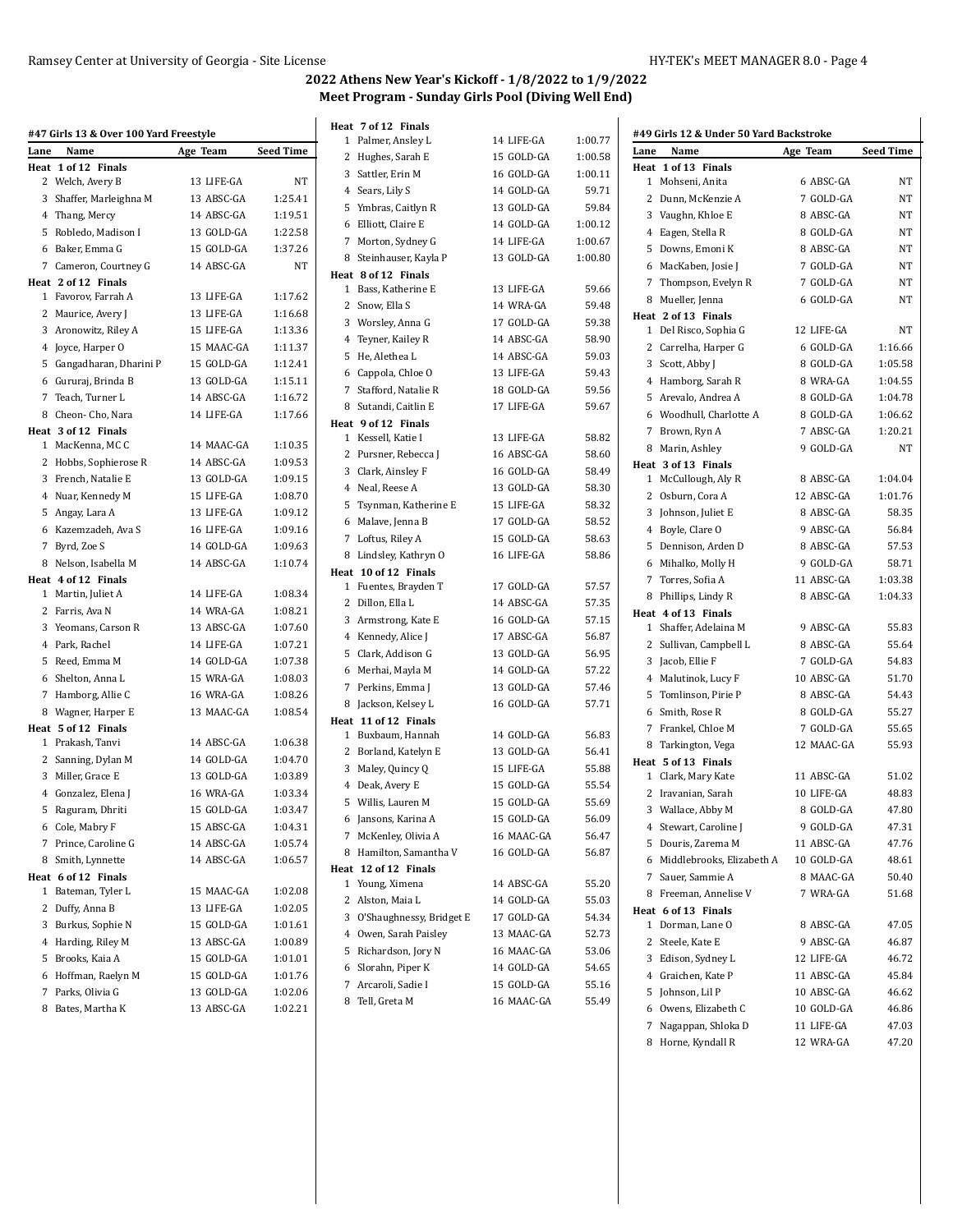|   |                                             | Heat 7 (#49 Girls 12 & Under 50 Yard Backstroke) |                |
|---|---------------------------------------------|--------------------------------------------------|----------------|
|   | 1 Tucker, Chloe H                           | 10 GOLD-GA                                       | 45.25          |
|   | 2 Hand, Harper L                            | 11 LIFE-GA                                       | 45.05          |
|   | 3 Yadav, Meera                              | 12 LIFE-GA                                       | 44.53          |
|   | 4 Angay, Hanna C                            | 9 LIFE-GA                                        | 43.83          |
|   | 5 Urda, Mattie C                            | 12 MAAC-GA                                       | 44.40          |
|   | 6 Robledo, Sophia M                         | 10 GOLD-GA                                       | 44.58          |
|   | 7 Sawyer, Hadley R                          | 10 GOLD-GA                                       | 45.17          |
|   | 8 Crowell, Julianna S                       | 12 LINS-GA                                       | 45.40          |
|   | Heat 8 of 13 Finals                         |                                                  |                |
|   | 1 Brown, Noa V                              | 11 ABSC-GA                                       | 43.52          |
|   | 2 Neace, Lauren C                           | 12 ABSC-GA                                       | 42.42          |
|   | 3 Yeomans, Raleigh A                        | 10 ABSC-GA                                       | 42.32          |
|   | 4 Templin, Leah M                           | 10 ABSC-GA                                       | 41.86          |
|   | 5 Pierce, Madison                           | 10 LIFE-GA                                       | 42.02          |
|   | 6 Park, Celina                              | 10 LIFE-GA                                       | 42.38          |
|   | 7 Dennison, Sage E                          | 10 ABSC-GA                                       | 42.82          |
|   | 8 Hart, Lela F                              | 12 MAAC-GA                                       | 43.61          |
|   | Heat 9 of 13 Finals                         |                                                  |                |
|   | 1 Rupp, Maddy A                             | 12 GOLD-GA                                       | 41.74          |
|   | 2 Burns, Addie G                            | 10 GOLD-GA<br>10 GOLD-GA                         | 40.38<br>40.31 |
|   | 3 hua, mya M                                |                                                  |                |
|   | 4 Wineland, Summer L                        | 12 GOLD-GA<br>10 GOLD-GA                         | 40.16<br>40.26 |
|   | 5 Halusic, Evy B                            | 9 GOLD-GA                                        |                |
|   | 6 Grossmann, Maya V<br>7 Guthrie, Jameson A | 11 GOLD-GA                                       | 40.32<br>41.74 |
|   | 8 Campbell, Vanessa X                       | 12 LIFE-GA                                       | 41.83          |
|   | Heat 10 of 13 Finals                        |                                                  |                |
|   | 1 Sauer, Ellie J                            | 10 MAAC-GA                                       | 39.99          |
|   | 2 Boyd, Hannah E                            | 11 ABSC-GA                                       | 39.79          |
|   | 3 Rex, Lyla J                               | 12 WRA-GA                                        | 39.71          |
|   | 4 Mundy, Jillian P                          | 9 ABSC-GA                                        | 39.45          |
|   | 5 Low, Kaylin R                             | 12 GOLD-GA                                       | 39.47          |
|   | 6 Edison, Emily M                           | 10 LIFE-GA                                       | 39.75          |
|   | 7 McLucas, Daphne O                         | 12 ABSC-GA                                       | 39.99          |
|   | 8 Jacob, Sadie G                            | 9 GOLD-GA                                        | 40.10          |
|   | Heat 11 of 13 Finals                        |                                                  |                |
|   | 1 Rosser, Gabby S                           | 11 ABSC-GA                                       | 39.33          |
|   | 2 Jernigan, Peyton D                        | 12 GOLD-GA                                       | 39.19          |
|   | 3 Lovejoy, Nora G                           | 9 GOLD-GA                                        | 38.10          |
|   | 4 Griner, Audrey D                          | 11 GOLD-GA                                       | 37.66          |
|   | 5 Hawk, Blakely J                           | 11 ABSC-GA                                       | 37.75          |
|   | 6 James, Audrey K                           | 12 GOLD-GA                                       | 38.52          |
| 7 | Bahr, Sima R                                | 10 ABSC-GA                                       | 39.22          |
| 8 | Griffis, Molly E                            | 10 GOLD-GA                                       | 39.35          |
|   | Heat 12 of 13 Finals                        |                                                  |                |
| 1 | Collier, Maysa S                            | 11 LIFE-GA                                       | 37.14          |
| 2 | Kittrell, Caroline M                        | 12 LIFE-GA                                       | 36.68          |
|   | 3 Ninomiya, Ariel R                         | 12 GOLD-GA                                       | 36.33          |
|   | 4 Zellner, Zoey G                           | 11 ABSC-GA                                       | 35.69          |
|   | 5 Lowry, Gracelee E                         | 12 GOLD-GA                                       | 36.01          |
|   | 6 Coon, Samantha M                          | 12 GOLD-GA                                       | 36.48          |
|   | 7 Moulton, Alice Belle B                    | 12 GOLD-GA                                       | 36.94          |
|   | 8 Saburov, Talia A                          | 11 GOLD-GA                                       | 37.54          |

|                | Heat 13 of 13 Finals<br>McCullough, Samantha L | 12 ABSC-GA | 35.22            |
|----------------|------------------------------------------------|------------|------------------|
| 1              |                                                | 12 LIFE-GA |                  |
| 2              | Kim, Leia S                                    |            | 33.99            |
| 3              | Brewster, Caroline R                           | 11 GOLD-GA | 33.68            |
|                | 4 Latham, Megan J                              | 12 LIFE-GA | 33.03            |
|                | 5 Vaughn, Kerrigan D                           | 12 ABSC-GA | 33.19            |
| 6              | Elliott, Lyla R                                | 12 LIFE-GA | 33.69            |
| 7              | Henrichs, Kate R                               | 12 GOLD-GA | 34.83            |
|                | 8 Porter, Sophie R                             | 12 GOLD-GA | 35.25            |
|                | #51 Girls 12 & Under 200 Yard Backstroke       |            |                  |
|                | Meet Qualifying: 2:56.59                       |            |                  |
| Lane           | Name                                           | Age Team   | Seed Time        |
| Heat           | 1 of 3 Finals                                  |            |                  |
| 3              | Hayakawa, Kanami G                             | 12 LIFE-GA | 3:20.48          |
| 4              | Ash, Edie M                                    | 11 ABSC-GA | 2:56.59          |
|                | 5 Hawk, Blakely J                              | 11 ABSC-GA | 2:56.59          |
| 6              | Tarkington, Vega                               | 12 MAAC-GA | NT               |
|                | Heat 2 of 3 Finals                             |            |                  |
| 1              | Boyd, Hannah E                                 | 11 ABSC-GA | 2:56.59          |
| 2              | Pierce, Haley                                  | 10 LIFE-GA | 2:55.29          |
| 3              | Bond, Dabney A                                 | 12 MAAC-GA | 2:50.83          |
|                | 4 O'Shaughnessy, Annie M                       | 11 GOLD-GA | 2:44.10          |
| 5              | Latham, Megan J                                | 12 LIFE-GA | 2:49.43          |
| 6              | Lovejoy, Nora G                                | 9 GOLD-GA  | 2:52.74          |
| $7^{\circ}$    | Brownlie, Alexa S                              | 11 GOLD-GA | 2:56.04          |
| 8              | Kaiser, Molly M                                | 12 ABSC-GA | 2:56.59          |
|                | Heat 3 of 3 Finals                             |            |                  |
| 1              | Lovejoy, Audrey D                              | 11 GOLD-GA | 2:42.95          |
| 2              | Otaki, Himari S                                | 11 GOLD-GA | 2:38.62          |
|                | 3 Burks, Shelby S                              | 12 GOLD-GA | 2:37.75          |
|                | 4 Worsley, Cristina J                          | 12 GOLD-GA | 2:30.56          |
| 5              | Grossmann, Milly                               | 12 GOLD-GA | 2:33.07          |
| 6              | Cooper, Beth G                                 | 12 GOLD-GA | 2:38.09          |
| 7              | Jones, Joy E                                   | 12 GOLD-GA | 2:41.30          |
| 8              | Haldeman, Lauren E                             | 12 GOLD-GA | 2:43.30          |
|                |                                                |            |                  |
|                | #53 Girls 13 & Over 200 Yard Backstroke        |            |                  |
| Lane           | Name                                           | Age Team   | <b>Seed Time</b> |
|                | Heat 1 of 9 Finals                             |            |                  |
|                | 3 Robledo, Madison I                           | 13 GOLD-GA | NΤ               |
|                | 4 Baker, Emma G                                | 15 GOLD-GA | NΤ               |
| 5              | Angay, Lara A                                  | 13 LIFE-GA | <b>NT</b>        |
| 6              | Cameron, Courtney G                            | 14 ABSC-GA | NΤ               |
|                | Heat 2 of 9 Finals                             |            |                  |
| 1              | Farris, Ava N                                  | 14 WRA-GA  | NΤ               |
| 2              | Nelson, Isabella M                             | 14 ABSC-GA | 3:10.80          |
| 3              | Teach, Turner L                                | 14 ABSC-GA | 3:09.43          |
| $\overline{4}$ | French, Natalie E                              | 13 GOLD-GA | 2:57.28          |
| 5              | Gangadharan, Dharini P                         | 15 GOLD-GA | 3:01.38          |
| 6              | Gururaj, Brinda B                              | 13 GOLD-GA | 3:09.60          |
| 7              | Shaffer, Marleighna M                          | 13 ABSC-GA | 3:43.54          |
|                |                                                |            |                  |
| 8              | Thang, Mercy                                   | 14 ABSC-GA | NΤ               |

|              | Heat 3 of 9 Finals       |            |         |
|--------------|--------------------------|------------|---------|
| 1            | Byrd, Zoe S              | 14 GOLD-GA | 2:51.85 |
|              | 2 Reed, Emma M           | 14 GOLD-GA | 2:47.97 |
|              | 3 Hamborg, Allie C       | 16 WRA-GA  | 2:41.34 |
|              | 4 Hamilton, Samantha V   | 16 GOLD-GA | 2:40.22 |
|              | 5 MacKenna, MCC          | 14 MAAC-GA | 2:40.49 |
|              | 6 Prince, Caroline G     | 14 ABSC-GA | 2:43.79 |
| $7^{\circ}$  | Steinhauser, Kayla P     | 13 GOLD-GA | 2:50.46 |
|              | 8 Wagner, Harper E       | 13 MAAC-GA | 2:53.52 |
|              | Heat 4 of 9 Finals       |            |         |
|              | 1 Hobbs, Sophierose R    | 14 ABSC-GA | 2:39.80 |
|              | 2 Hughes, Sarah E        | 15 GOLD-GA | 2:38.99 |
|              | 3 Harding, Riley M       | 13 ABSC-GA | 2:37.19 |
|              | 4 Yeomans, Carson R      | 13 ABSC-GA | 2:36.23 |
|              | 5 Teyner, Kailey R       | 14 ABSC-GA | 2:37.10 |
|              | 6 Gonzalez, Elena J      | 16 WRA-GA  | 2:38.25 |
| 7            | Smith, Lynnette          | 14 ABSC-GA | 2:39.22 |
| 8            | Raguram, Dhriti          | 15 GOLD-GA | 2:40.15 |
|              | Heat 5 of 9 Finals       |            |         |
|              | 1 Prakash, Tanvi         | 14 ABSC-GA | 2:33.54 |
|              | 2 Bateman, Tyler L       | 15 MAAC-GA | 2:32.54 |
|              | 3 Fuentes, Brayden T     | 17 GOLD-GA | 2:32.18 |
|              | 4 Merhai, Mayla M        | 14 GOLD-GA | 2:31.43 |
|              | 5 Sanning, Dylan M       | 14 GOLD-GA | 2:31.70 |
|              | 6 Cunningham, Macheala J | 18 LIFE-GA | 2:32.22 |
| 7            | Hughes, Caroline E       | 13 GOLD-GA | 2:33.33 |
| 8            | Burkus, Sophie N         | 15 GOLD-GA | 2:33.57 |
|              | Heat 6 of 9 Finals       |            |         |
|              | 1 Pursner, Rebecca J     | 16 ABSC-GA | 2:30.70 |
|              | 2 Buxbaum, Hannah        | 14 GOLD-GA | 2:27.94 |
|              | 3 Neal, Reese A          | 13 GOLD-GA | 2:25.08 |
|              | 4 Arcaroli, Sadie I      | 15 GOLD-GA | 2:22.79 |
|              | 5 Jones, Rose C          | 14 GOLD-GA | 2:23.21 |
|              | 6 Sattler, Erin M        | 16 GOLD-GA | 2:25.79 |
| 7            | Bates, Martha K          | 13 ABSC-GA | 2:28.12 |
|              | 8 Palmer, Ansley L       | 14 LIFE-GA | 2:31.35 |
|              | Heat 7 of 9 Finals       |            |         |
|              | 1 Ymbras, Caitlyn R      | 13 GOLD-GA | 2:22.51 |
|              | 2 He, Alethea L          | 14 ABSC-GA | 2:21.76 |
|              | 3 Hoffman, Raelyn M      | 15 GOLD-GA | 2:21.06 |
|              | 4 Osborn, Lily           | 14 GOLD-GA | 2:20.66 |
|              | 5 Parks, Olivia G        | 13 GOLD-GA | 2:21.00 |
|              | 6 Sears, Lily S          | 14 GOLD-GA | 2:21.15 |
|              | 7 Avelar, Nicole         | 15 ABSC-GA | 2:22.36 |
| 8            | Dillon, Ella L           | 14 ABSC-GA | 2:22.72 |
|              | Heat 8 of 9 Finals       |            |         |
| 1            | Borland, Katelyn E       | 13 GOLD-GA | 2:19.13 |
| $\mathbf{2}$ | Armstrong, Kate E        | 16 GOLD-GA | 2:18.75 |
|              | 3 Willis, Lauren M       | 15 GOLD-GA | 2:16.10 |
|              | 4 Lankford, Leia R       | 15 GOLD-GA | 2:15.62 |
|              | 5 Foggin, Charlotte L    | 15 ABSC-GA | 2:16.04 |
|              | 6 Jansons, Karina A      | 15 GOLD-GA | 2:16.21 |
| 7            | Owen, Sarah Paisley      | 13 MAAC-GA | 2:18.94 |
|              | 8 Young, Ximena          | 14 ABSC-GA | 2:19.42 |